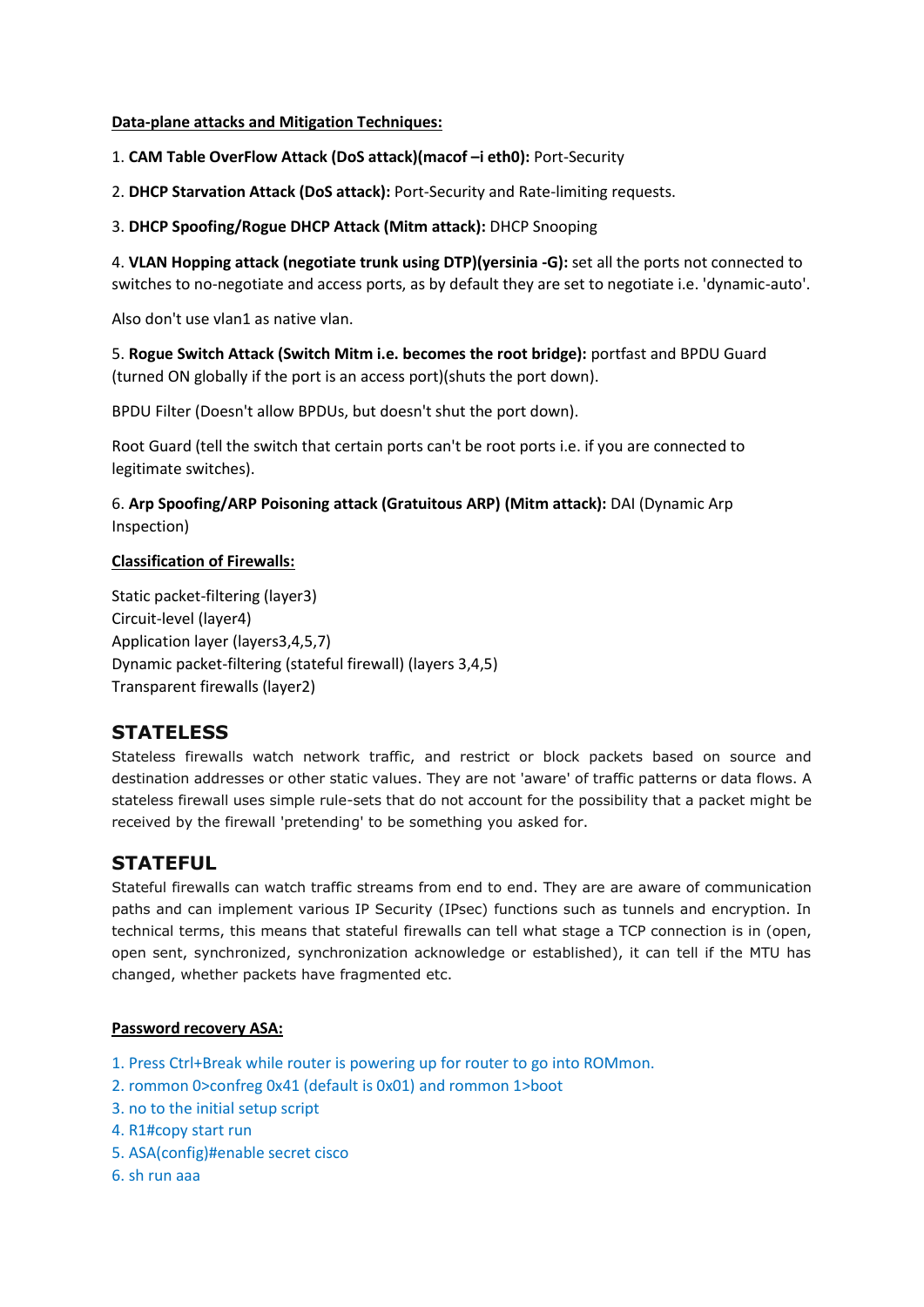no aaa authentication enable console LOCAL no aaa authentication serial console LOCAL no aaa authentication ssh console LOCAL no aaa authentication command LOCAL sh version 6. ASA(config)#config-register 0x01 7. ASA#copy run start 8. ASA#reload

### **Removing the existing Config:**

ASA#write erase ASA#reload **Factory default:**  ASA(config)#config factory-default

# **Base Configuration:**

**Interface config:** ASA(config)#interface vlan 1 ASA(config-if)#nameif inside !(default security is 100) ASA(config-if)#ip address 192.168.1.1 255.255.255.0 ASA(config)#interface Ethernet 0/0 ASA(config-if)#switchport access vlan 1 ASA(config-if)#speed 1000 ASA(config-if)#duplex full ASA(config-if)#no shut

ASA(config)#interface vlan 2 ASA(config-if)#nameif outside !(default security is 0) ASA(config-if)#ip address dhcp setroute ASA(config)#interface Ethernet 0/1 ASA(config-if)#switchport access vlan 2 ASA(config-if)#no shut

ASA(config)#interface vlan3 ASA(config-if)#nameif dmz ASA(config-if)#security-level 50

ASA(config)# nat (inside,outside) dynamic interface ASA(config)#route outside 0 0 12.3.4.6

ASA(config)#object network obj\_any ASA(config-network-object)#subnet 0.0.0.0 0.0.0.0

#### **Telnet:**

ASA(config)#telnet 192.168.0 255.255.255.0 inside !(will accept connections from) ASA(config)#passwd cisco ASA(config)#telnet timeout 4 !(default is 5 mins)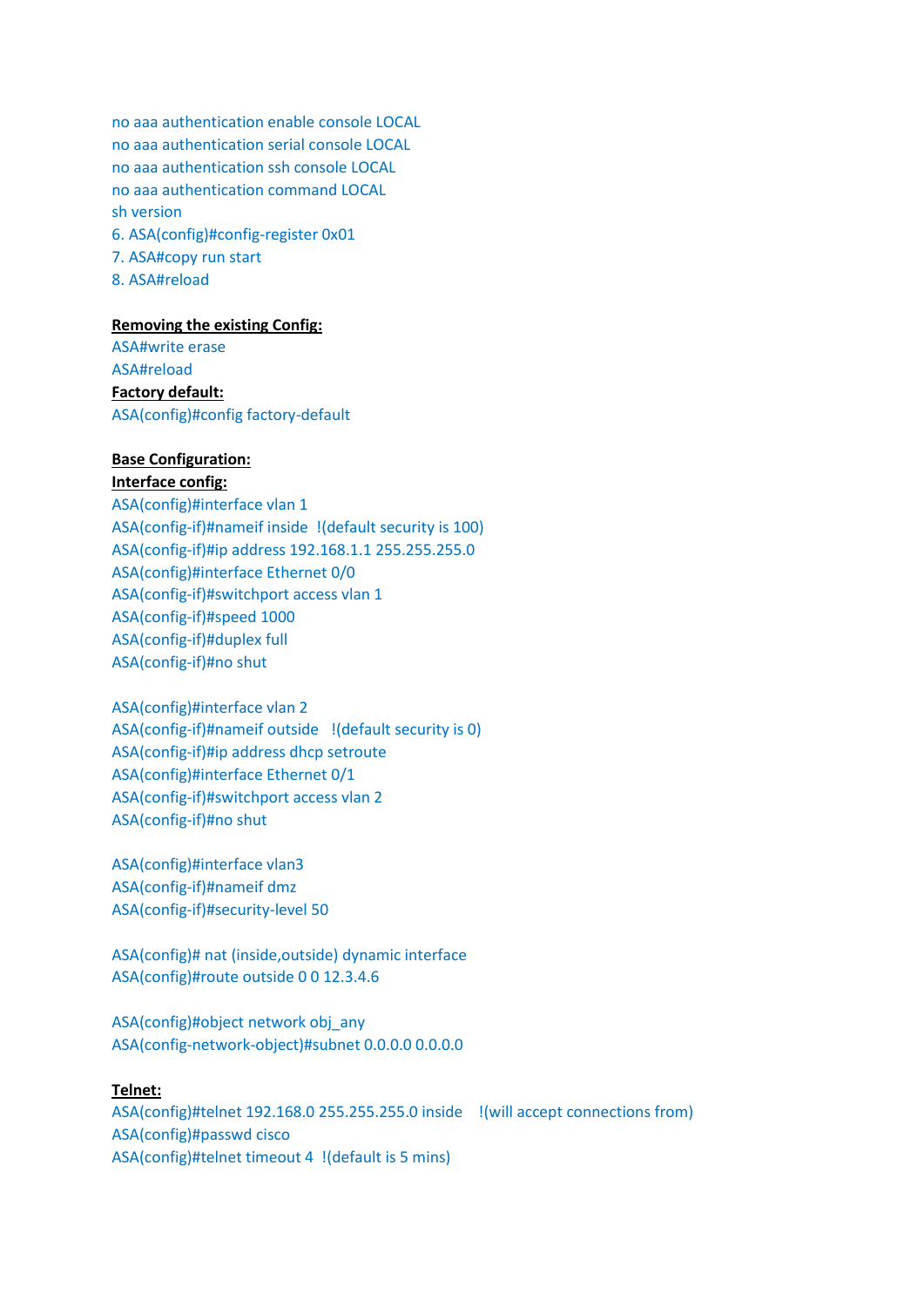# **SSH (Secure Shell):**

ASA(config)#crypto key generate rsa modules 1024 ASA(config)#ssh 192.168.0 255.255.255.0 inside ASA(config)#username user123 password password123 ASA(config)#aaa authentication ssh console LOCAL ASA(config)#ssh timeout 4 ASA(config)# wr mem

# **ASDM (ASA Security Device Manager):**

ASA(config)#http 192.168.130.0 255.255.255.0 inside ASA(config)#http server enable

# **ACLs:**

(same as IOS but it uses subnet mask instead of a wildcard mask) **Network Object Groups:** 

ASA(config)#object-group network Accounting ASA(config-network-object-group)#network-object host 10.1.0.1 ASA(config-network-object-group)#network-object 10.2.0.0 255.255.0.0 ASA(config)#access-list demo2 permit tcp object-group Accounting any eq www ASA(config)#access-list demo2 permit tcp object-group Accounting any eq 443

# **Applying an ACL:**

ASA(config)#access-group demo2 in interface outside

# **NAT:**

#### **PAT:**

ASA(config)#object-group network net-192.168.1 ASA(config-network-object-group)#subnet 192.168.1.0 255.255.255.0 ASA(config-network-object-group)#nat (inside,outside) dynamic interface **Static NAT:**  ASA(config)#object-group network www-host ASA(config-network-object-group)#host 192.168.1.2 ASA(config-network-object-group)#nat (inside,outside) static interface service tcp www www ASA(config-network-object-group)#access-list outside\_access\_in permit tcp any host 192.168.1.2 eq www

ASA(config)#access-group outside\_access\_in in interface outside

## **IPSec Site to Site VPN:**

ESP(Encapsulating Security Payload) AH(Authentication Header) **HAGLE:** Hashing: MD5(Message Digest)(128bit),SHA-1(Secure Hashing Algorithm)(160bit) Authentication: PSK,RSA Signatures Group: DH(Diffie Hellman)(group2 1024bit) Lifetime: Encryption: DES(Data Encryption Standard)(56bit),3DES(168bit),AES(Advanced Encryption Standard)(128,192,256bit) **CLI Config:**